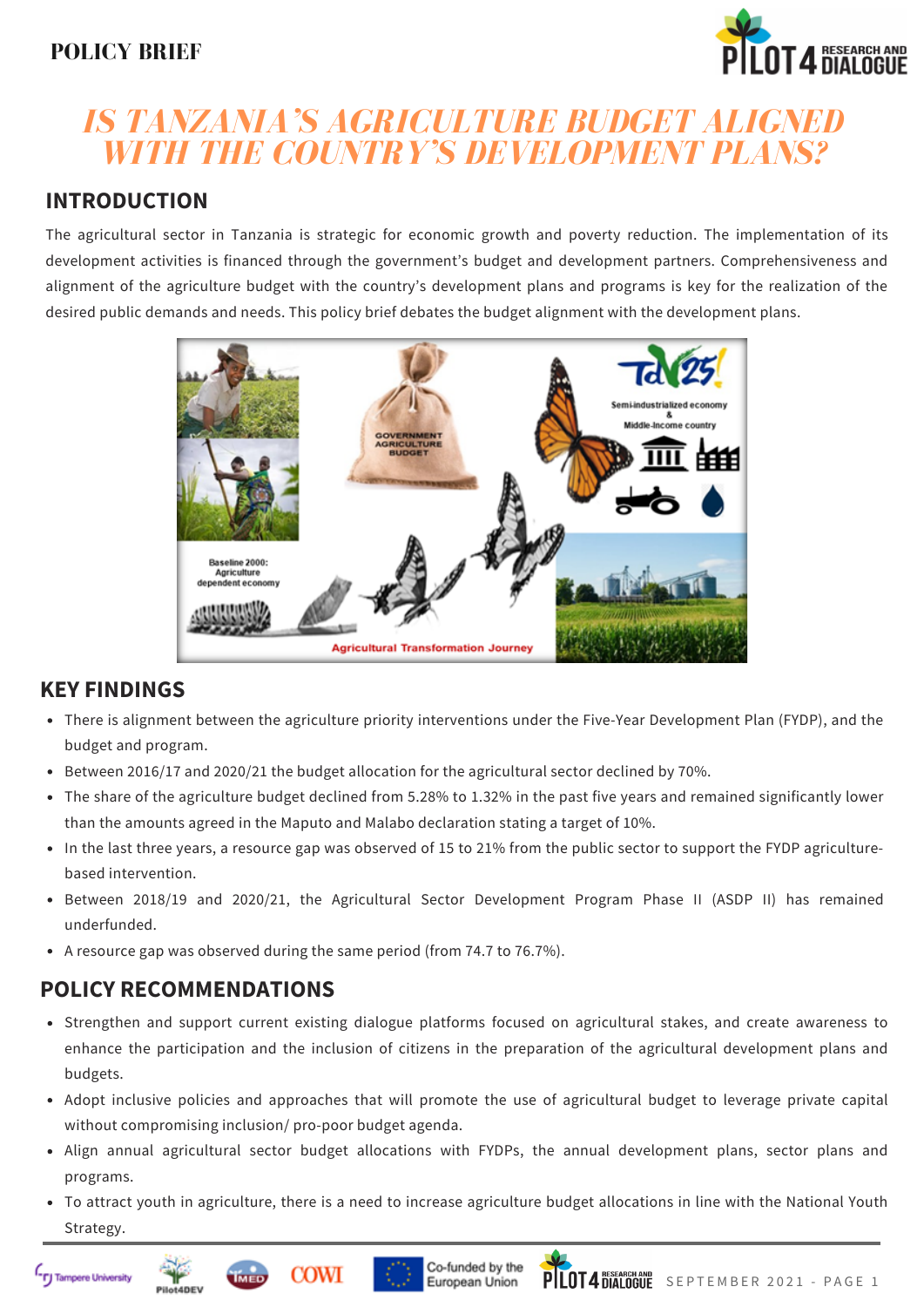# **1.CONTEXT**

The agriculture sector in Tanzania is guided by the Tanzania Development Vision 2025 (TDV, 2025) which is implemented through National Five-Year Development Plans (FYDPs), sector and sub sector policies, strategies, and programs. According to the Ministry of Agriculture (2021), in the past decades agriculture sector has remained the major contributor of the country's Gross Domestic Product (GDP), provider of at least 65% of the raw materials for industries, source of livelihood to most of the Tanzanians and greatest employer of at least 58% of the labour force in which most are women. This makes agriculture a strategic sector not only for economic growth, but also for poverty reduction.

Tanzania has a potential of improving its macro-economic performance to become a semi-industrialized nation and reach the upper-middle income country status by 2025. AfDB (2017) argues that agricultural transformation is the key for industrialized economy, as its growth stimulates non-farm sectors growth. In this regard, an increase in quantity, proper allocations, and improvement in quality of investments in strategic areas/ sectors such as agriculture is important. Public investments channeled through the government budget system are key in leveraging private sector investments.

The government budget is an important tool for implementing policy decisions to achieve socio-economic objectives. It offers the mechanism for the determination, allocation, and utilization of resources among different needs and priorities to reach the government's objectives in the short, medium, and long terms. It also serves as a tool for economic and financial management, and accountability. Assessment on the alignment of agriculture sector government budget with the national and sector plans and programs is key in achieving country's development objectives and goals.

# **2.SUMMARY OF FINDINGS**

## **2.1 ALIGNMENT OF FYDPS, AGRICULTURE BUDGET, AND PROGRAM PRIORITY INTERVENTIONS**

Long-term plan, sector budget and program priority interventions are set to guide mobilization, allocation, and utilization of resources among different needs. Findings showed that, FYDPs key interventions for agriculture sector, agriculture budget priorities and Agriculture Sector Development Program Phase II (ASDP II) components are aligned and contribute to the TDV, 2025.

## **2.2. AGRICULTURE BUDGET ALLOCATIONS VERSUS GLOBAL AGRICULTURAL PLANS**

Between 2016/17 and 2020/21, the total government budget allocations for the agriculture sector declined by 70% from TZS 1,560 billion to TZS 459.7 billion. The same trend is observed in its budget share to the total government budget which declined from 5.28% to 1.32% during the same period (Figure 1).



## **FIGURE 1: GOVERNMENT BUDGET ALLOCATION BY SECTOR (%)**

#### *SOURCE: MOFP AND BOT DATA*

Therefore, Tanzania is far from the target of 10% agreed in the Maputo and Malabo's declaration. Since the budget share reflects the size of the sector, Tanzania has been challenged to reach an annual agricultural sector growth of at least 6% as per the Maputo and Malabo declaration. For the past five years the sector has been growing at an average of 5.1% annually.



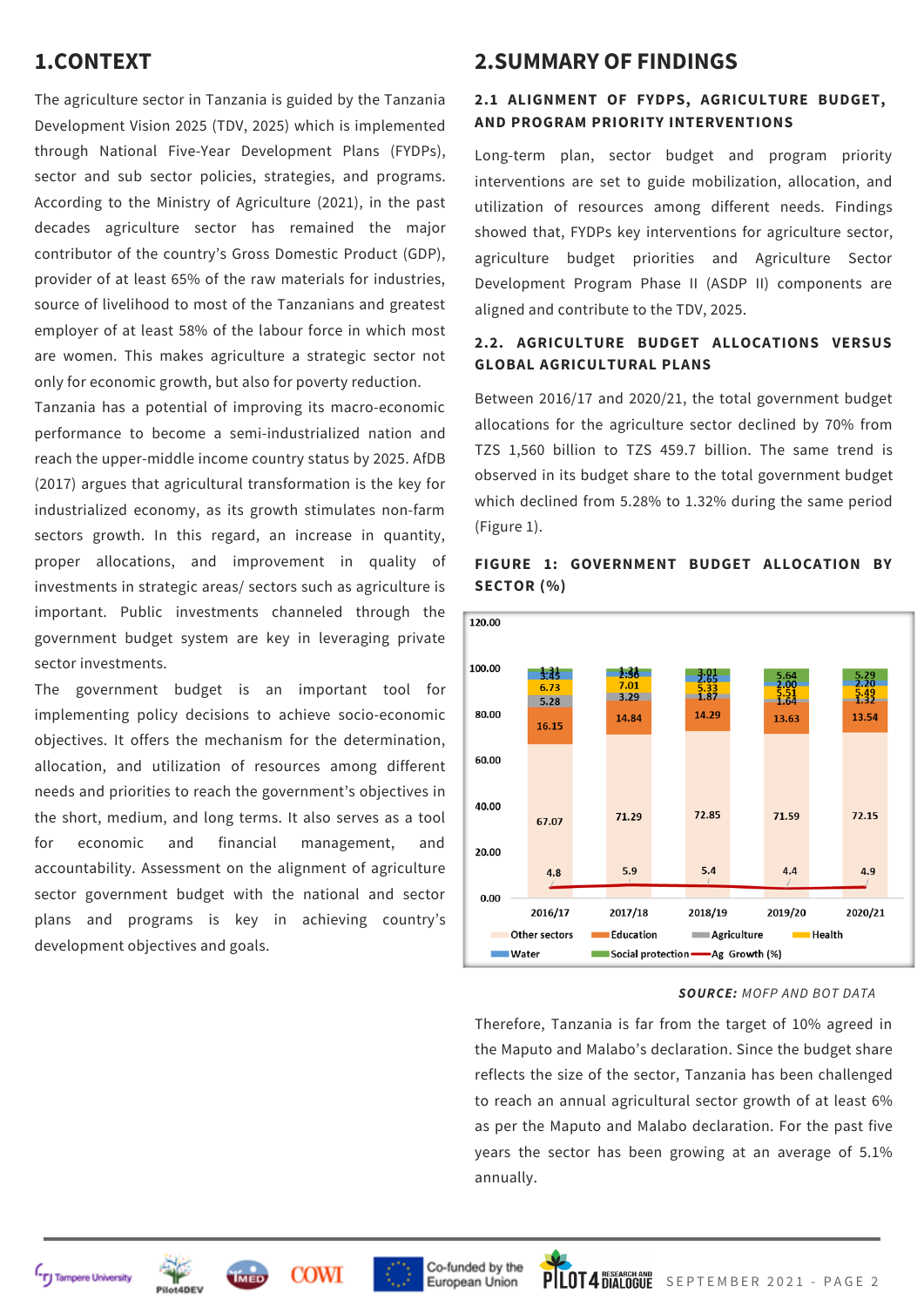# **REQUIREMENTS**

While there was alignment with agriculture budget priorities, FYDP agriculture based key interventions remained underfunded. The 2nd FYDP (FYDP II) resources requirements for agriculture sector stood at 2,716.67 billion TZS in 2016/17 and was projected to decrease to TZS 2,281.3 billion in 2020/21. About 58.6% of the total FYDP II resource requirements were supposed to come from public sector through allocation of 40.2% of its projected annual government budget for the same.

Using 100% of the annual agriculture budget to finance FYDP II interventions, an over funding of 4 to 16% is observed in public investments between 2016/17 and 2017/18, and an underfunding of 15 to 21% in the three subsequent years. Only four (4) out of ten (10) FYDP II agriculture interventions were fully funded, four (4) partially funded and the remaining two (2) interventions received no funding during the same period.

## **2.4 BUDGET COMPREHENSIVENESS AND ALIGNMENT WITH THE AGRICULTURAL SECTOR PROGRAM**

The agricultural Sector Development Program Phase II, ASDP II (2018/19 – 2027/28), has been developed to propel the country's economic development and guide the implementation of prioritized key interventions for the longand medium-term policy framework. A successful implementation of ASDP II requires a total of TZS 13,819.1 billion (for the first five years of the program) with 77% of public investments and 23% of private investments. In 2018/19, ASDP II annual resource requirement stood at TZS 2,284.5 billion and was expected to increase to TZS 3,238.2 billion in 2022/23.

ASDP II is an overall agricultural program that guides all public and private investments. When compared to the overall agricultural sector budget allocations, there is a mismatch between the two. As shown in Figure 2, a surplus of TZS 161.2 and 54.3 billion is observed in 2018/19 and 2019/20, and a deficit of TZS 56.7 billion in 2020/21. Both the agricultural sector and ASDP II budget allocations remained far below the ASDP II public sector resources requirement target. During the same period, an ASDP II resource gap from 74.7 to 76.7% was observed. Government disbursement of the allocated funds increased from 54.7% to 68.2%, while utilization of disbursed funds declined from 99.2% to 88.2%.

## **FIGURE 2: AGRICULTURE SECTOR GOVERNMENT 2.3. AGRICULTURE BUDGET AND FYDPS RESOURCE BUDGET EXPENDITURE AND ASDP II RESOURCE REQUIREMENTS**



*KEY: T': TARGET; AND A': ALLOCATION. D': DISBURSEMENT, AND E' : EXPENDITURE*

*SOURCE: MOFP DATA, URT (2017, 2020A, 2020B)*

## **2.5. AGRICULTURE BUDGET AND NATIONAL YOUTH STRATEGY**

The Government of Tanzania - through its National Strategy for Youth Involvement in Agriculture NSYIA (2016 – 2021) has been promoting youth empowerment (15 to 35 years) to fully participate in agriculture development and contribute into country's economic growth. However, its commitment mismatches with the resources mobilized, allocated and spent in the sector. As shown in Table 1, in the past five years, only TZS 3 billion was allocated in 2016/17 to support youth employment.

## **TABLE 1: AGRICULTURE BUDGET TO SUPPORT YOUTH (IN BILLION TZS, 2016/17 TO 2020/21)**

| $2016/17$   $2017/18$   $2018/19$   $2019/20$   $2020/21$ |  |  |
|-----------------------------------------------------------|--|--|
| -                                                         |  |  |